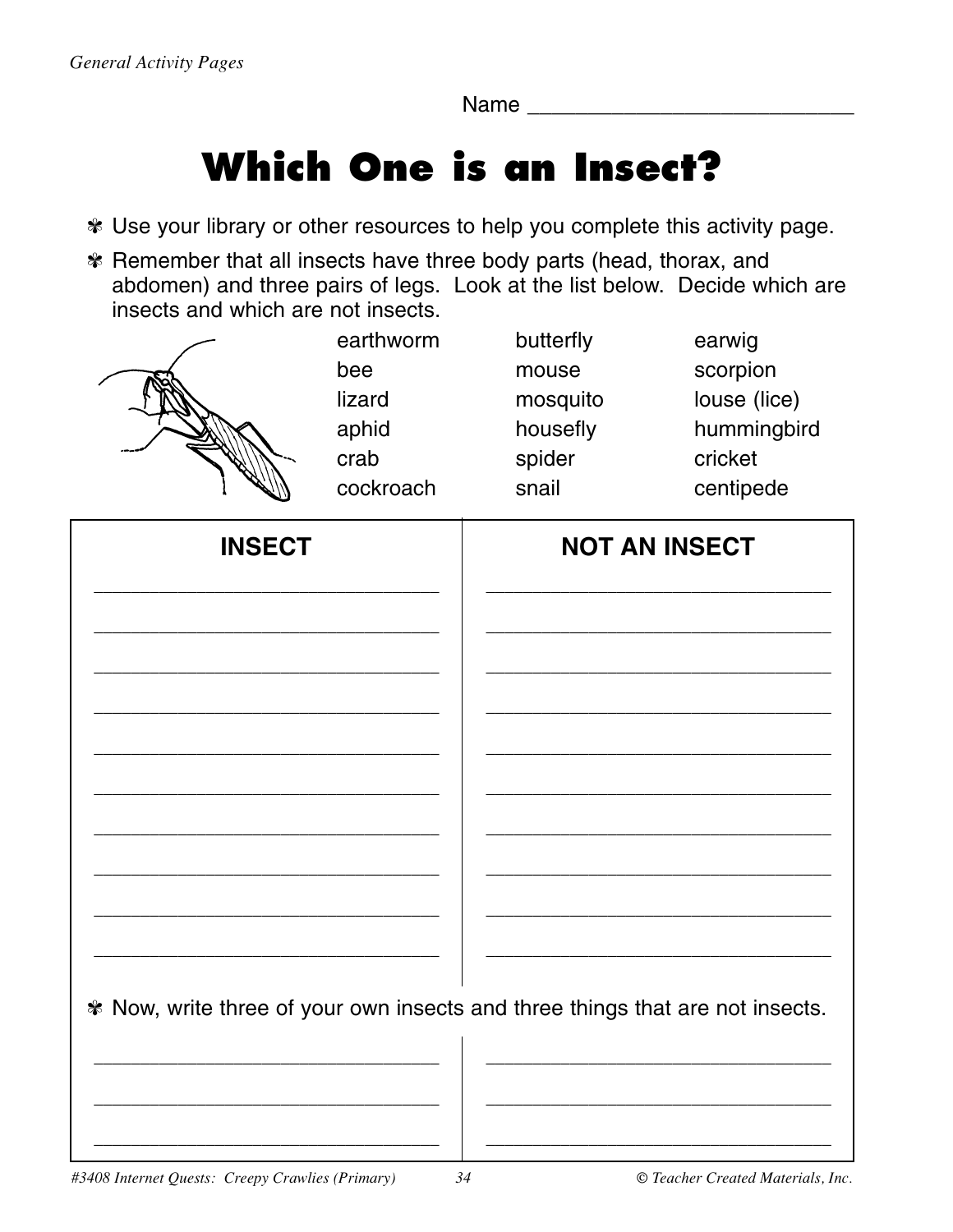Name

## **Home Sweet Home**

✾ Insects live in different types of homes. Find out what type of home each of these insects lives in. Draw a line from the insect to its home.























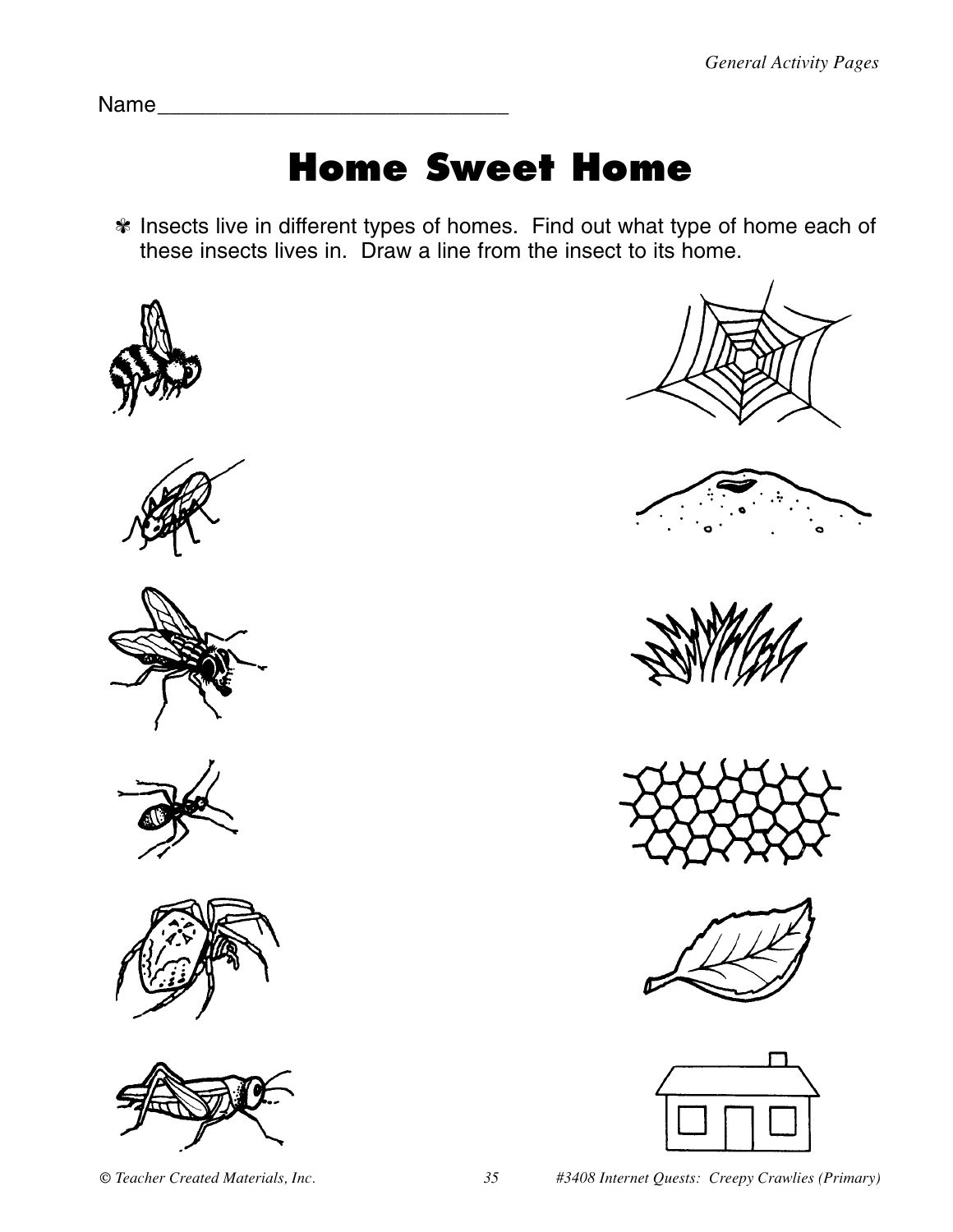Name \_\_\_\_\_\_\_\_\_\_\_\_\_\_\_\_\_\_\_\_\_\_\_\_\_\_\_

## **The Same on Both Sides**

✾ Insects have what we call *bilateral symmetry*. That means that they are exactly the same on both sides of their bodies. Draw the other half of each insect below to show the *bilateral symmetry*.